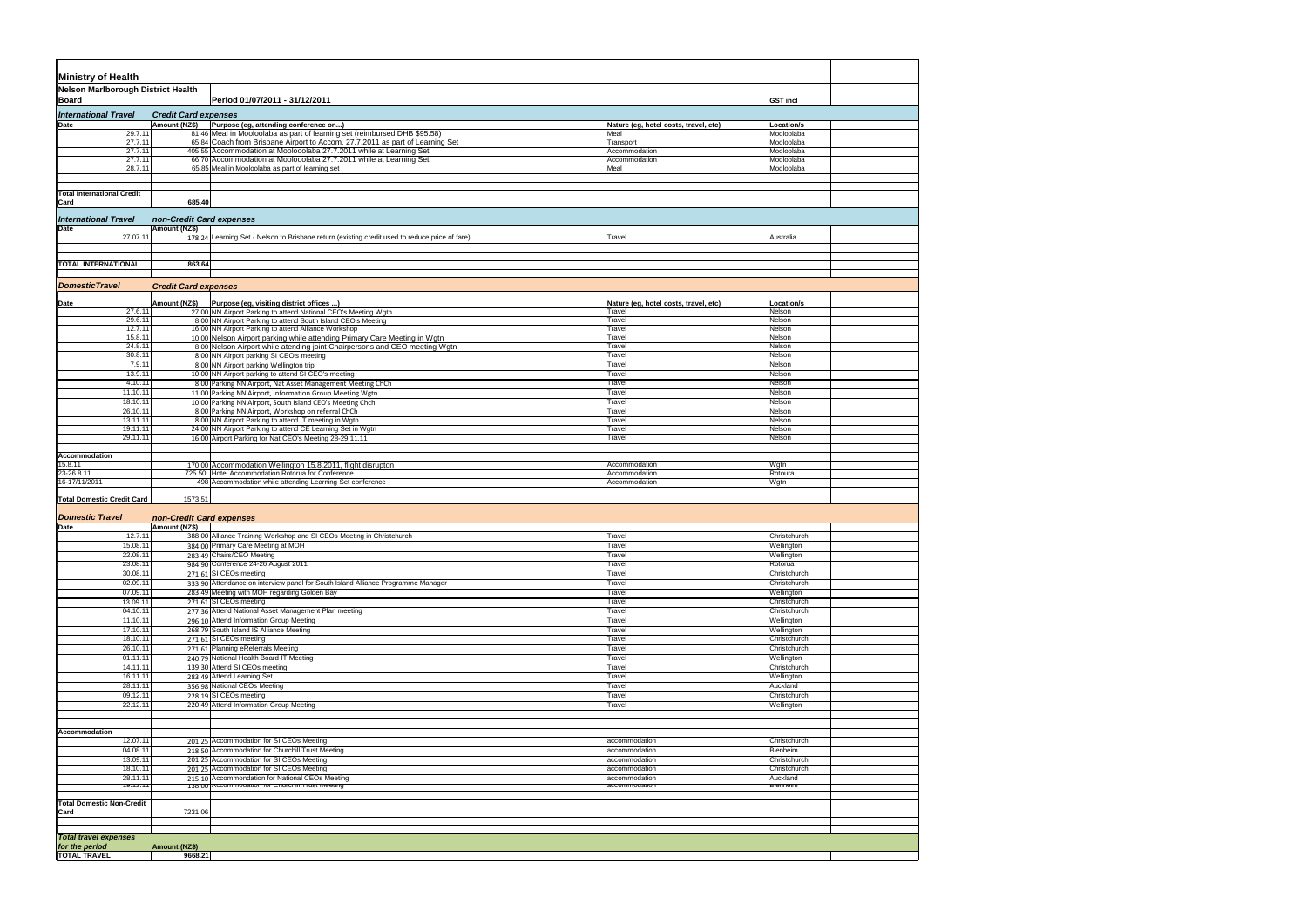| <b>Ministry of Health</b>  |                                                             |                                |                               |                                                                                                                                          |
|----------------------------|-------------------------------------------------------------|--------------------------------|-------------------------------|------------------------------------------------------------------------------------------------------------------------------------------|
|                            | Nelson Marlborough District Health Board                    | Period 01/07/2011 - 31/12/2011 |                               | <b>GST incl</b>                                                                                                                          |
|                            | Gifts & Hospitality accepted (over \$50 in estimated value) |                                |                               |                                                                                                                                          |
| immediate family members). |                                                             |                                |                               | To include such items as meals, tickets to events, gifts from overseas counterparts, travel or accommodation (including that accepted by |
| Gifts                      |                                                             |                                |                               |                                                                                                                                          |
| <b>Date</b>                | <b>Description</b>                                          | Offered by                     | <b>Estimated value (NZ\$)</b> |                                                                                                                                          |
| Nil                        |                                                             |                                |                               |                                                                                                                                          |
|                            |                                                             |                                |                               |                                                                                                                                          |
|                            |                                                             |                                |                               |                                                                                                                                          |
|                            |                                                             |                                |                               |                                                                                                                                          |
| Hospitality                |                                                             |                                |                               |                                                                                                                                          |
| <b>Date</b>                | <b>Description</b>                                          | Offered by                     | <b>Estimated value (NZ\$)</b> |                                                                                                                                          |
|                            |                                                             |                                |                               |                                                                                                                                          |
|                            |                                                             |                                |                               |                                                                                                                                          |
|                            |                                                             |                                |                               |                                                                                                                                          |
|                            |                                                             |                                |                               |                                                                                                                                          |
|                            |                                                             |                                |                               |                                                                                                                                          |
|                            |                                                             |                                |                               |                                                                                                                                          |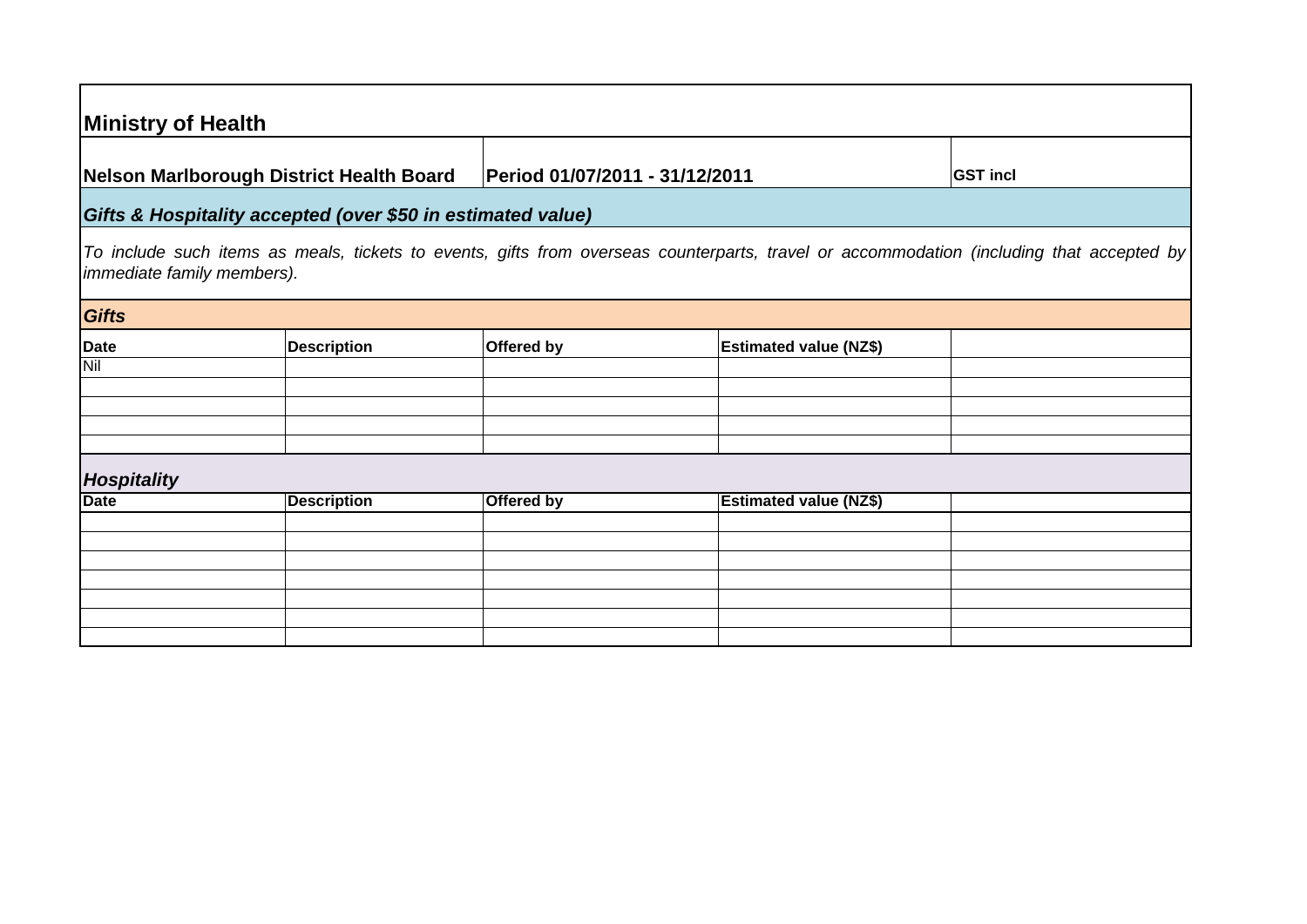| <b>Ministry of Health</b>                |                             |                                                                                          |                                                                                               |
|------------------------------------------|-----------------------------|------------------------------------------------------------------------------------------|-----------------------------------------------------------------------------------------------|
| Nelson Marlborough District              |                             |                                                                                          |                                                                                               |
| <b>Health Board</b>                      |                             | Period 01/07/2011 - 31/12/2011                                                           |                                                                                               |
|                                          |                             |                                                                                          |                                                                                               |
|                                          |                             |                                                                                          |                                                                                               |
| <b>Other</b>                             | <b>Credit Card expenses</b> |                                                                                          |                                                                                               |
|                                          |                             |                                                                                          |                                                                                               |
| Date                                     | Amount (NZ\$)               | Purpose (eg, farewell for long-serving staff members)                                    | Location                                                                                      |
| 27.6.11                                  |                             | 23.60 National CEOs Meeting                                                              | Taxi Wellington Airport to DHBNZ<br>Taxi Christchurch Airport to SISSAL                       |
| 29.6.11                                  |                             | 42.70 SI CEOs meeting                                                                    |                                                                                               |
| 1.7.11                                   |                             | 34.00 Meeting in Wellington                                                              | Taxi Wairau Hosp to Blenheim Airport                                                          |
| 30.6.11                                  |                             | 31.20 Travelling to Blenheim in company vehicle and flying out of Blenehim to Wellington | Taxi home to Nelson Hospital                                                                  |
| 12.7.11                                  |                             | 66.20 Alliance Workshop                                                                  | Taxi from Christchurch Airport to meeting venue (city)                                        |
| 1.7.11                                   |                             | 26.00 Flight cancelled from Blenheim Airport due to weather                              | Taxi Blenheim airport to accommodation                                                        |
| 27.7.11                                  |                             | 43.20 To Brisbane for Learning Set                                                       | Taxi from home to Nelson Airport                                                              |
| 29.7.11                                  |                             | 46.00 From Brisbane Learning Set                                                         | Taxi from Nelson Airport to home                                                              |
| 15.8.11                                  |                             | 32.30 Due to weather flight Wellington to Nelson cancelled                               | Taxi from Wellington Airport to accommodation                                                 |
| 24.8.11                                  |                             | 41.30 Conference 24.8.2011 Rotorua                                                       | Taxi Rotorua Airport to accommodation                                                         |
| 15.8.11                                  |                             | 52.30 MOH for Primary Care Meeting                                                       | Taxi from Wellington Airport to MOH                                                           |
| 2.9.11<br>2.9.11                         |                             | 61.90 Interview panel for Manager SI Alliance position                                   | Taxi ChCh airport to Princess Margaret Hosp                                                   |
|                                          |                             | 52.30   Interview panel for Manager SI Alliance position                                 | Taxi to ChCh airport fr Princess Margaret Hosp                                                |
| 2.9.11                                   |                             | 21.00   Interview panel for Manager SI Alliance position                                 | Taxi to NN Airport for ChCh flight                                                            |
| 7.9.11                                   |                             | 36.20 To MOH for Meeting re Golden Bay                                                   | Taxi from Wellington Airport to MOH                                                           |
| 7.9.11<br>7.9.11                         |                             | 14.00 To attend Secondary meeting                                                        | Taxi Wgtn                                                                                     |
| 30.8.11                                  |                             | 36.00 To MOH for Meeting re Golden Bay                                                   | Taxi to Wellington Airport                                                                    |
| 12.10.11                                 |                             | 37.80 SI CEOs meeting<br>42.00   Information Group Meeting                               | Taxi from Christchurch Airport to meeting venue (city)<br>Taxi from Wellington Airport to MOH |
| 18.10.11                                 |                             | 37.40 SI CEOs meeting                                                                    | Taxi from Christchurch Airport to accommodation                                               |
| 26.10.11                                 |                             |                                                                                          |                                                                                               |
|                                          |                             | 48.20   E-referrals planning day ChCh                                                    | Taxi from Christchurch Airport to meeting venue                                               |
| 14.11.11<br>16.11.11                     |                             | 17.70 SI CEOs meeting                                                                    | Taxi from Christchurch Airport to meeting venue                                               |
|                                          |                             | 32.00 Learning Set                                                                       | Taxi from Wellington Airport to accommodation                                                 |
| 18.11.11                                 |                             | 18.30 Learning Set                                                                       | Taxi from accommodation to Wellington Airport                                                 |
| 13.11.11                                 |                             | 39.80 SI CEOs meeting                                                                    | Taxi from Christchurch Airport to accommodation                                               |
| 29.11.11                                 |                             | 47.60 National CEOs Meeting                                                              | Taxi from Auckland Airport to meeting venue                                                   |
| 29.11.11                                 |                             | 15.10 National CEOs Meeting                                                              | Taxi from Counties Manukau to Auckland Airport                                                |
| 22.12.11                                 |                             | 46.90 Information Group Meeting                                                          | Taxi from Auckland Airport to meeting venue                                                   |
| 19.12.11                                 |                             | 131.11 Fuel FLT 123 vehicle, no BP station                                               | St Arnaud                                                                                     |
| <b>Total Other Credit</b>                | 1174.11                     |                                                                                          |                                                                                               |
|                                          |                             |                                                                                          |                                                                                               |
| <b>Other</b><br>non-Credit Card expenses |                             |                                                                                          |                                                                                               |
| <b>Date</b>                              | Amount (NZ\$)               |                                                                                          |                                                                                               |
| 25.5.11                                  |                             | 165.45 i-Pad Software for Business use, reimbursed 5.7.11                                |                                                                                               |
|                                          |                             |                                                                                          |                                                                                               |
| <b>Total Other Non-</b>                  |                             |                                                                                          |                                                                                               |
| <b>Credit Card</b>                       | 165.45                      |                                                                                          |                                                                                               |
| <b>other</b><br><b>Total</b>             |                             |                                                                                          |                                                                                               |
| expenses                                 |                             |                                                                                          |                                                                                               |
| for the period                           | <b>Amount (NZ\$)</b>        |                                                                                          |                                                                                               |
| <b>TOTAL</b>                             |                             |                                                                                          |                                                                                               |
| <b>EXPENSES</b>                          | 1339.56                     |                                                                                          |                                                                                               |
|                                          |                             |                                                                                          |                                                                                               |